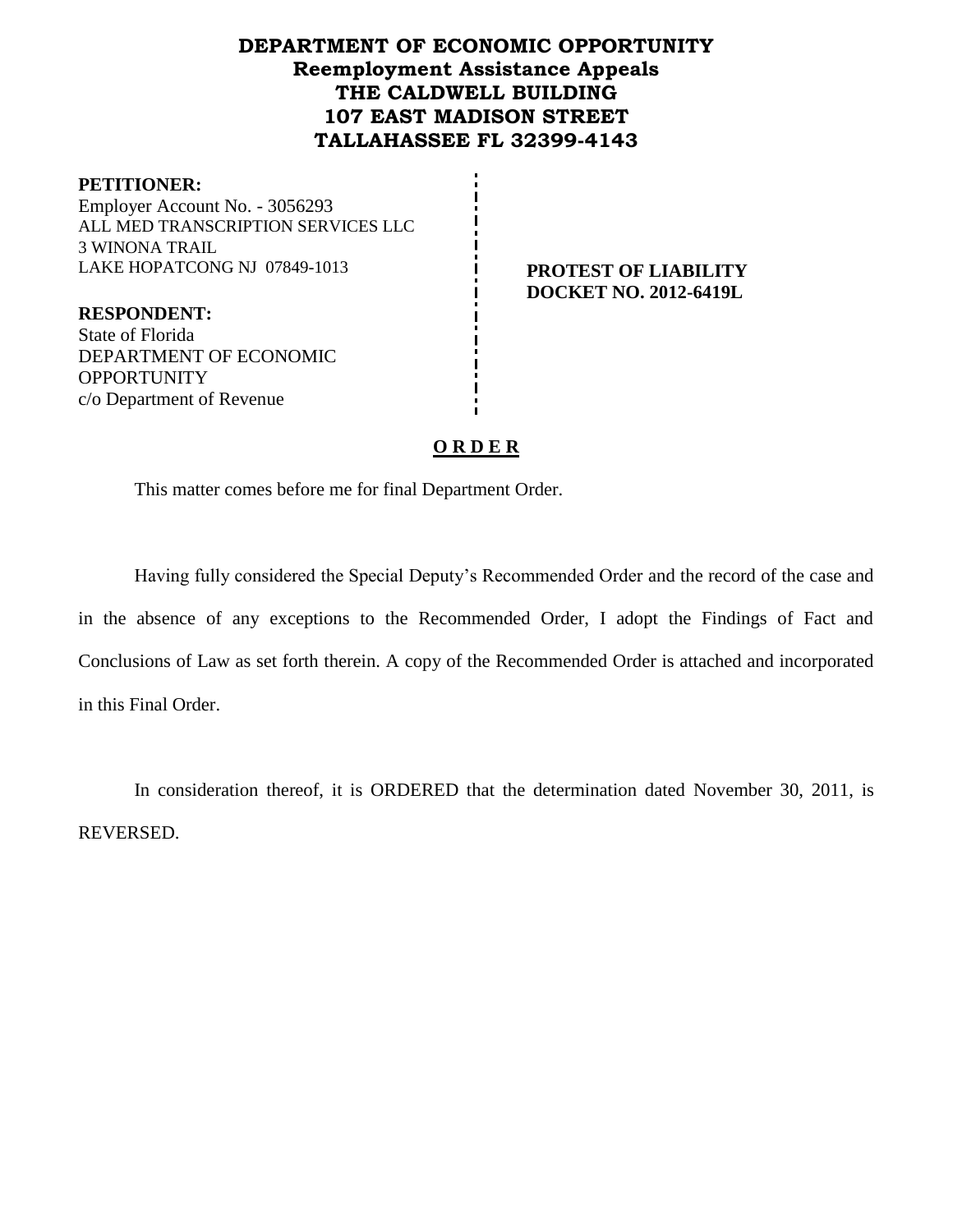#### **JUDICIAL REVIEW**

Any request for judicial review must be initiated within 30 days of the date the Order was filed. Judicial review is commenced by filing one copy of a *Notice of Appeal* with the DEPARTMENT OF ECONOMIC OPPORTUNITY at the address shown at the top of this Order and a second copy, with filing fees prescribed by law, with the appropriate District Court of Appeal. It is the responsibility of the party appealing to the Court to prepare a transcript of the record. If no court reporter was at the hearing, the transcript must be prepared from a copy of the Special Deputy's hearing recording, which may be requested from the Office of Appeals.

Cualquier solicitud para revisión judicial debe ser iniciada dentro de los 30 días a partir de la fecha en que la Orden fue registrada. La revisión judicial se comienza al registrar una copia de un *Aviso de Apelación* con la Agencia para la Innovación de la Fuerza Laboral [*DEPARTMENT OF ECONOMIC OPPORTUNITY]* en la dirección que aparece en la parte superior de este *Orden* y una segunda copia, con los honorarios de registro prescritos por la ley, con el Tribunal Distrital de Apelaciones pertinente. Es la responsabilidad de la parte apelando al tribunal la de preparar una transcripción del registro. Si en la audiencia no se encontraba ningún estenógrafo registrado en los tribunales, la transcripción debe ser preparada de una copia de la grabación de la audiencia del Delegado Especial [*Special Deputy*], la cual puede ser solicitada de la Oficina de Apelaciones.

Nenpòt demann pou yon revizyon jiridik fèt pou l kòmanse lan yon peryòd 30 jou apati de dat ke Lòd la te depoze a. Revizyon jiridik la kòmanse avèk depo yon kopi yon *Avi Dapèl* ki voye bay DEPARTMENT OF ECONOMIC OPPORTUNITY lan nan adrès ki parèt pi wo a, lan tèt *Lòd* sa a e yon dezyèm kopi, avèk frè depo ki preskri pa lalwa, bay Kou Dapèl Distrik apwopriye a. Se responsabilite pati k ap prezante apèl la bay Tribinal la pou l prepare yon kopi dosye a. Si pa te gen yon stenograf lan seyans lan, kopi a fèt pou l prepare apati de kopi anrejistreman seyans lan ke Adjwen Spesyal la te fè a, e ke w ka mande Biwo Dapèl la voye pou ou.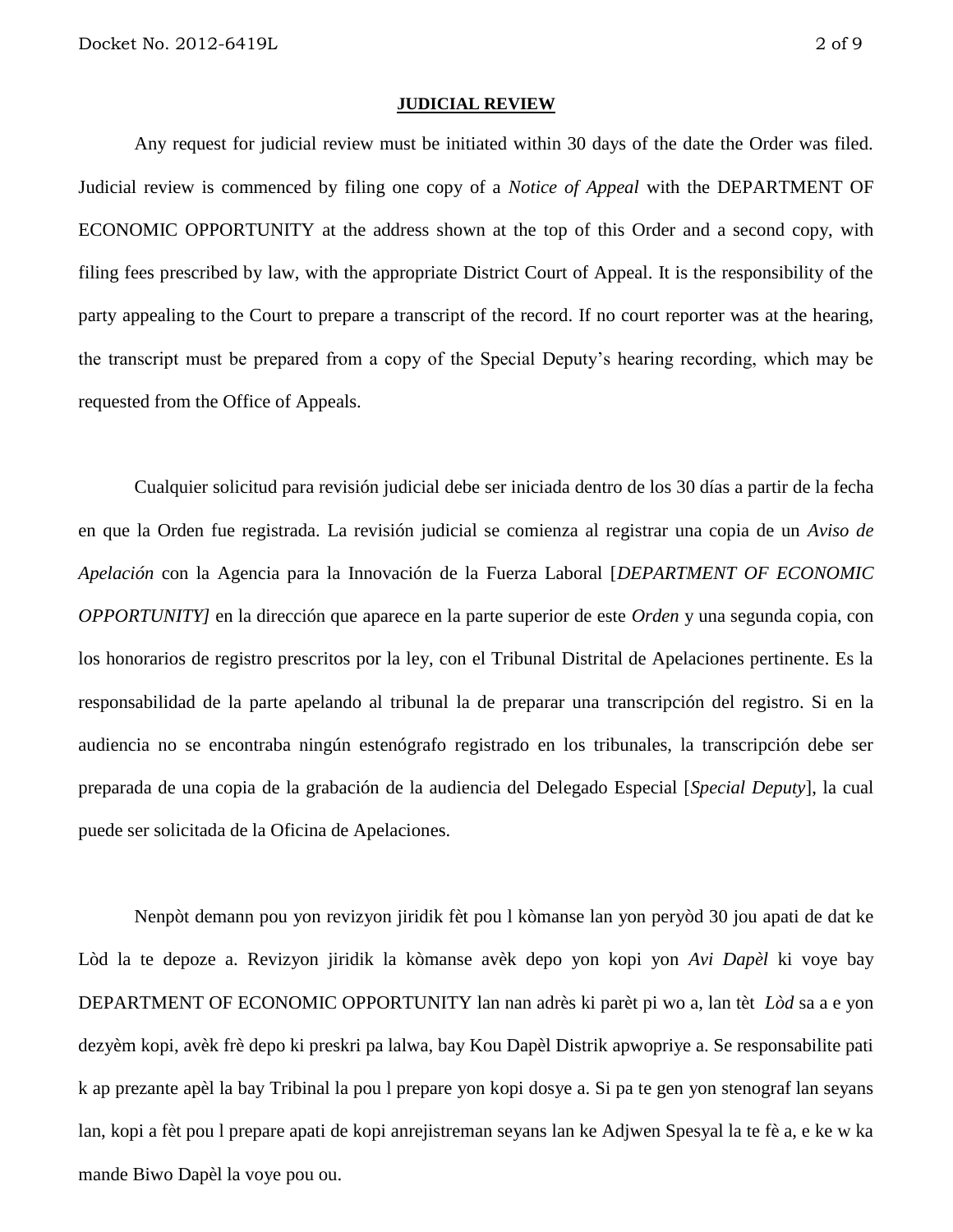DONE and ORDERED at Tallahassee, Florida, this \_\_\_\_\_\_\_ day of **September, 2012**.



Altemese Smith, Assistant Director, Reemployment Assistance Services DEPARTMENT OF ECONOMIC OPPORTUNITY

FILED ON THIS DATE PURSUANT TO § 120.52, FLORIDA STATUTES, WITH THE DESIGNATED DEPARTMENT CLERK, RECEIPT OF WHICH IS HEREBY ACKNOWLEDGED.

 $\mathcal{S}$ hmun $\mapsto$   $\mathcal{S}$ amo DEPUTY CLERK DATE

#### **CERTIFICATE OF SERVICE**

**I HEREBY CERTIFY that true and correct copies of the foregoing Final Order have been furnished to the persons listed below in the manner described, on the \_\_\_\_\_\_\_ day of September, 2012**.

Shinuu h.

SHANEDRA Y. BARNES, Special Deputy Clerk DEPARTMENT OF ECONOMIC **OPPORTUNITY** Reemployment Assistance Appeals 107 EAST MADISON STREET TALLAHASSEE FL 32399-4143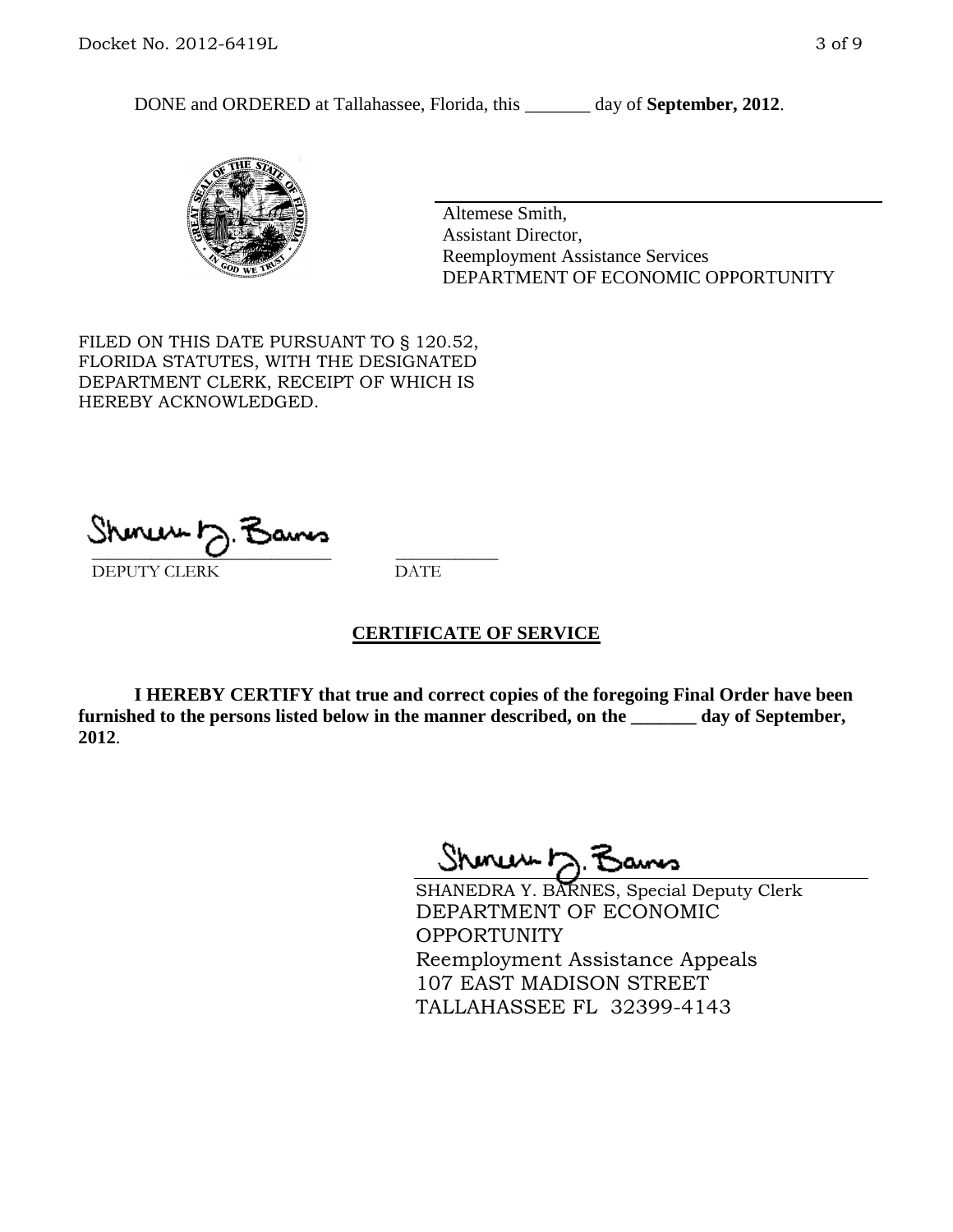Docket No. 2012-6419L 4 of 9

By U.S. Mail:

ALL MED TRANSCRIPTION SERVICES LLC 3 WINONA TRAIL LAKE HOPATCONG NJ 07849-1013

DIANE GILBERT 3346 39TH STREET SOUTH APT C ST PETERSBURG FL 33711

DEPARTMENT OF REVENUE ATTN: VANDA RAGANS - CCOC #1-4857 5050 WEST TENNESSEE STREET TALLAHASSEE FL 32399

DOR BLOCKED CLAIMS UNIT ATTENTION MYRA TAYLOR P O BOX 6417 TALLAHASSEE FL 32314-6417

MANNY M TARICH ESQUIRE ONE TURNBERRY PLACE STE 301 19495 BISCAYNE BLVD ADVENTURA FL 33180

State of Florida DEPARTMENT OF ECONOMIC OPPORTUNITY c/o Department of Revenue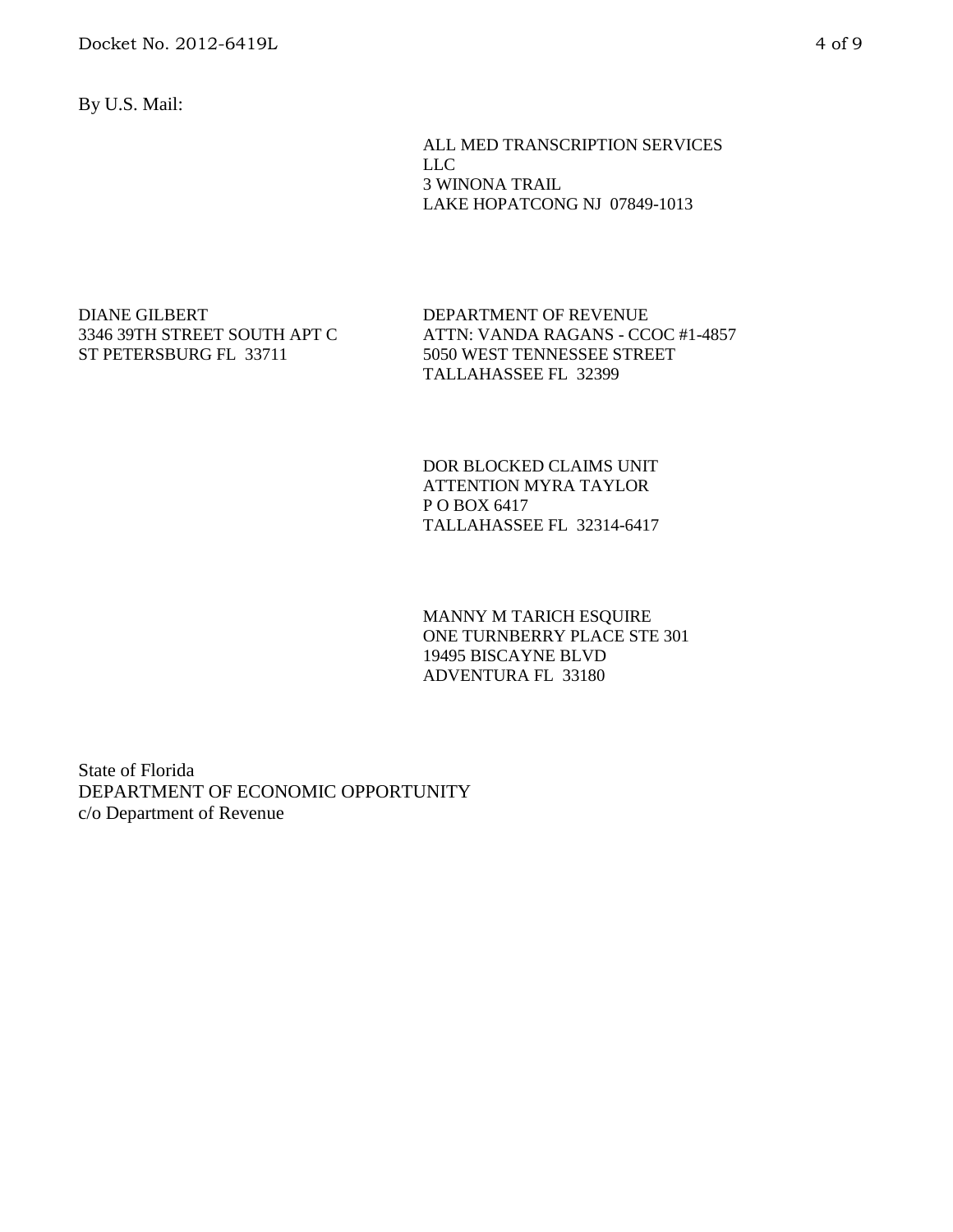# **DEPARTMENT OF ECONOMIC OPPORTUNITY Reemployment Assistance Appeals**

MSC 347 CALDWELL BUILDING 107 EAST MADISON STREET TALLAHASSEE FL 32399-4143

#### **PETITIONER:**

Employer Account No. - 3056293 ALL MED TRANSCRIPTION SERVICES LLC 3 WINONA TRAIL LAKE HOPATCONG NJ 07849-1013

#### **PROTEST OF LIABILITY DOCKET NO. 2012-6419L**

**RESPONDENT:** State of Florida DEPARTMENT OF ECONOMIC **OPPORTUNITY** c/o Department of Revenue

# **RECOMMENDED ORDER OF SPECIAL DEPUTY**

TO: Assistant Director, Interim Executive Director, Reemployment Assistance Services DEPARTMENT OF ECONOMIC OPPORTUNITY

This matter comes before the undersigned Special Deputy pursuant to the Petitioner's protest of the Respondent's determination dated November 30, 2011.

After due notice to the parties, a telephone hearing was held on April 27, 2012. The Petitioner's vice president appeared and testified at the hearing. The Joined Party appeared and testified on her own behalf. A tax specialist II appeared and testified at the hearing.

The record of the case, including the recording of the hearing and any exhibits submitted in evidence, is herewith transmitted. Proposed Findings of Fact and Conclusions of Law were not received.

# **Issue:**

Whether services performed for the Petitioner by the Joined Party and other individuals constitute insured employment pursuant to Sections 443.036(19), 443.036(21); 443.1216, Florida Statutes, and if so, the effective date of the liability.

# **Findings of Fact:**

- 1. The Petitioner is a limited liability company formed in 2005 for the purpose of running a medical radiology transcription business.
- 2. The Joined Party provided services for the Petitioner, as a medical transcriptionist from 2006 through October 2011.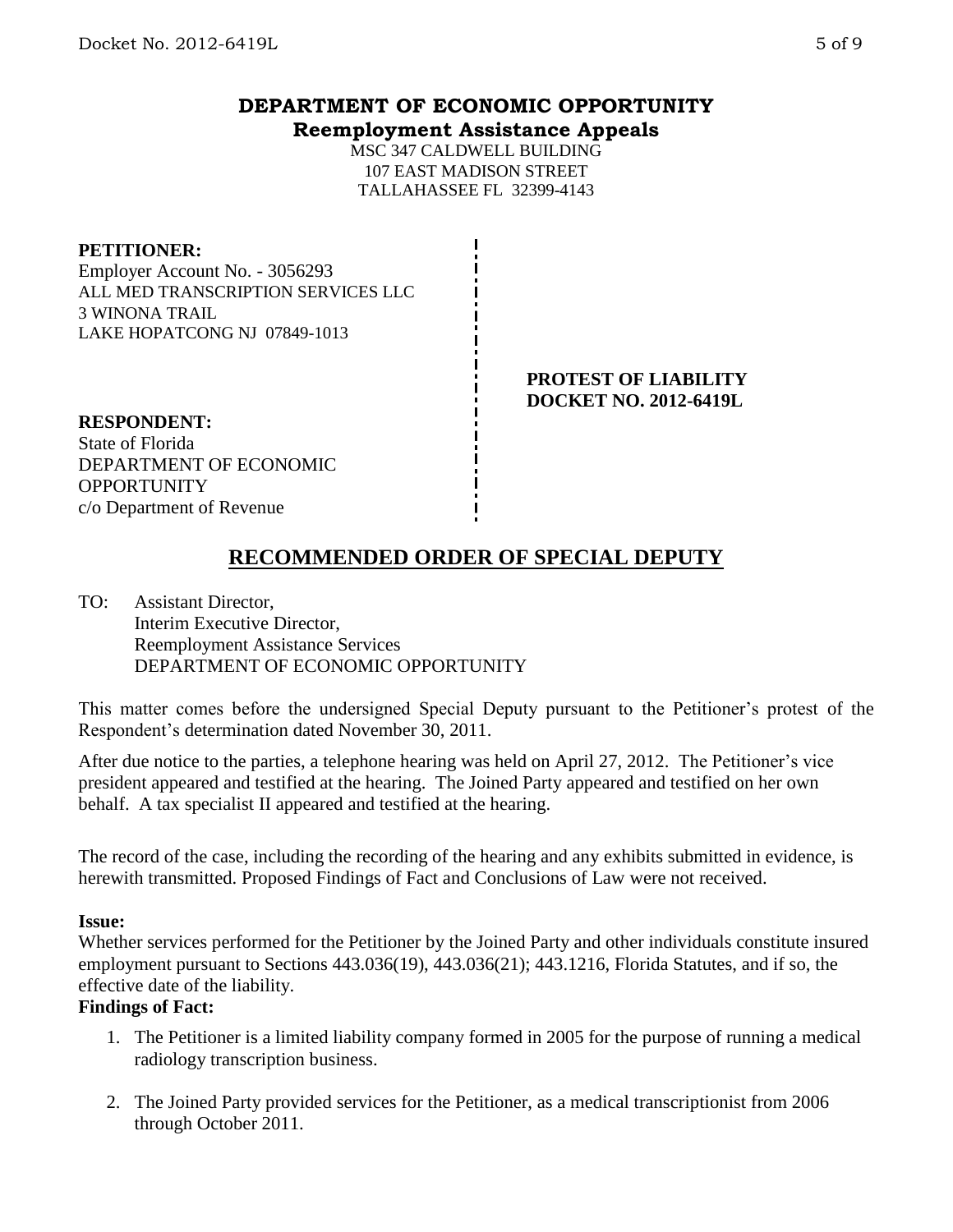- 3. The Joined Party was hired as an independent contractor. In 2009 the Petitioner began categorizing the Joined Party as a 'Statutory Employee' in accordance with an Internal Revenue Service program. The Statutory Employee program allows the Petitioner to withhold some taxes on behalf of long term independent contractors. The program requires that a W-2 form be issued for the independent contractor.
- 4. The Joined Party was allowed to work for a competitor.
- 5. The Joined Party was required to sign a non-compete agreement which prohibited the Joined Party from soliciting the Petitioner's customers.
- 6. The Joined Party could work from the location of her choosing. The Joined Party could set her own hours of work.
- 7. The Joined Party was paid \$1.85 per report transcribed.
- 8. The Joined Party was required to provide all of her own materials, supplies, and equipment needed for the work.
- 9. The Joined Party would connect to the Petitioner's database and select available work. The times that the Joined Party could log into the Petitioner's database were limited. The Joined Party would submit a monthly invoice to the Petitioner.
- 10. The Joined Party's work was reviewed in the event of a customer complaint. If an error was made, the Joined Party was required to correct the error without additional compensation.

# **Conclusions of Law:**

- 11. The issue in this case, whether services performed for the Petitioner constitute employment subject to the Florida Unemployment Compensation Law, is governed by Chapter 443, Florida Statutes. Section 443.1216(1)(a)2., Florida Statutes, provides that employment subject to the chapter includes service performed by individuals under the usual common law rules applicable in determining an employer-employee relationship.
- 12. The Supreme Court of the United States held that the term "usual common law rules" is to be used in a generic sense to mean the "standards developed by the courts through the years of adjudication." United States v. W.M. Webb, Inc., 397 U.S. 179 (1970).
- 13. The Supreme Court of Florida adopted and approved the tests in 1 Restatement of Law, Agency 2d Section 220 (1958), for use to determine if an employment relationship exists. See Cantor v. Cochran, 184 So.2d 173 (Fla. 1966); Miami Herald Publishing Co. v. Kendall, 88 So.2d 276 (Fla. 1956); Magarian v. Southern Fruit Distributors, 1 So.2d 858 (Fla. 1941); see also Kane Furniture Corp. v. R. Miranda, 506 So.2d 1061 (Fla. 2d DCA 1987).
- 14. Restatement of Law is a publication, prepared under the auspices of the American Law Institute, which explains the meaning of the law with regard to various court rulings. The Restatement sets forth a nonexclusive list of factors that are to be considered when judging whether a relationship is an employment relationship or an independent contractor relationship.
- 15. 1 Restatement of Law, Agency 2d Section 220 (1958) provides:
	- (1) A servant is a person employed to perform services for another and who, in the performance of the services, is subject to the other's control or right of control.
	- (2) The following matters of fact, among others, are to be considered: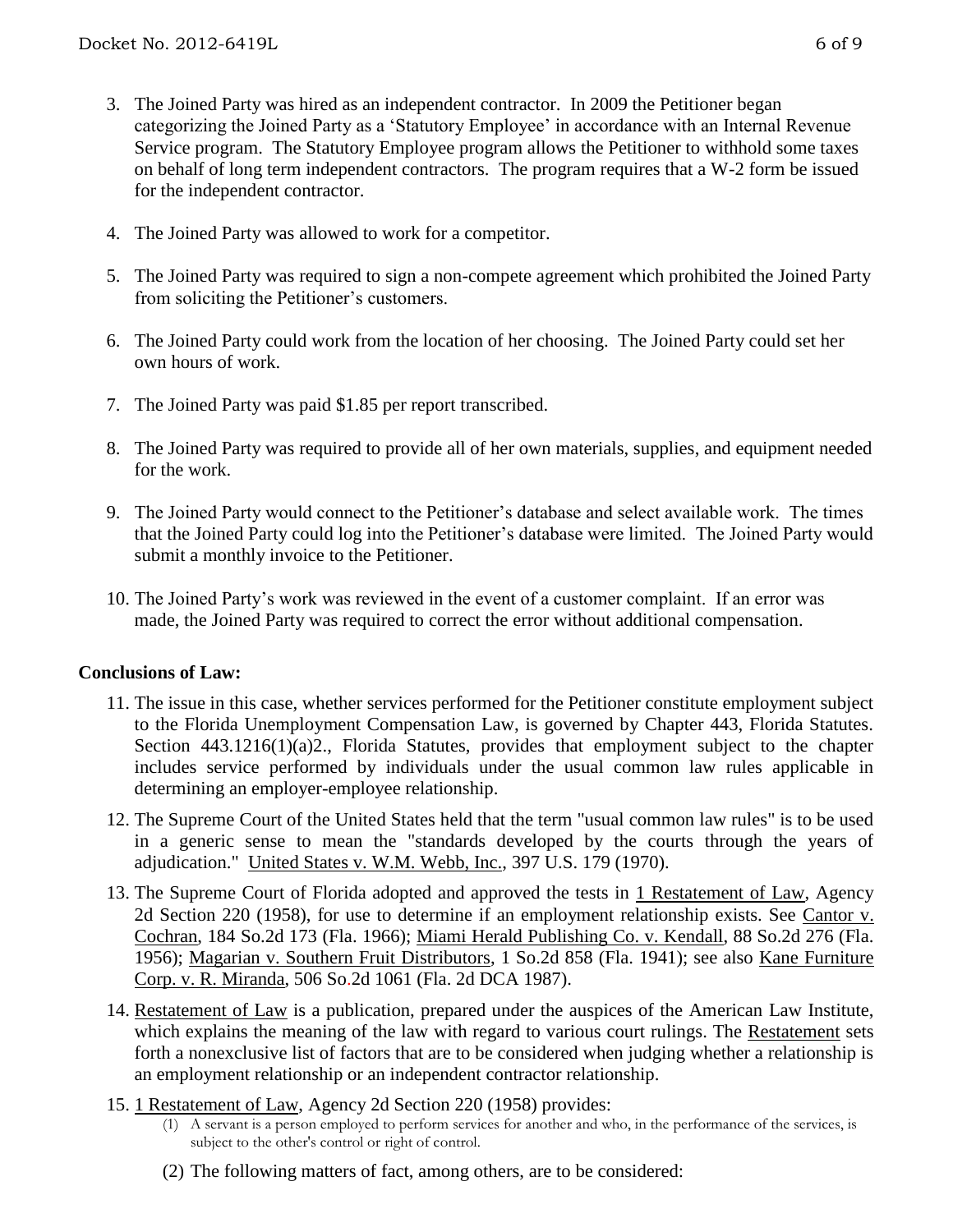- (b) whether or not the one employed is engaged in a distinct occupation or business;
- (c) the kind of occupation, with reference to whether, in the locality, the work is usually done under the direction of the employer or by a specialist without supervision;
- (d) the skill required in the particular occupation;
- (e) whether the employer or the worker supplies the instrumentalities, tools, and the place of work for the person doing the work;
- (f) the length of time for which the person is employed;
- (g) the method of payment, whether by the time or by the job;
- (h) whether or not the work is a part of the regular business of the employer;
- (i) whether or not the parties believe they are creating the relation of master and servant;
- (j) whether the principal is or is not in business.
- 16. Comments in the Restatement explain that the word "servant" does not exclusively connote manual labor, and the word "employee" has largely replaced "servant" in statutes dealing with various aspects of the working relationship between two parties. In Department of Health and Rehabilitative Services v. Department of Labor & Employment Security, 472 So.2d 1284 (Fla. 1st DCA 1985) the court confirmed that the factors listed in the Restatement are the proper factors to be considered in determining whether an employer-employee relationship exists. However, in citing La Grande v. B&L Services, Inc., 432 So.2d 1364, 1366 (Fla. 1st DCA 1983), the court acknowledged that the question of whether a person is properly classified an employee or an independent contractor often cannot be answered by reference to "hard and fast" rules, but rather must be addressed on a case-by-case basis.
- 17. The evidence presented in this case reveals that the Petitioner exercised limited control over when the work was performed. The Joined Party was limited in the times she could log into the Petitioner's computer system to get work. The Petitioner exercised no control over where, or how the work was performed.
- 18. The Joined Party was required to provide her own materials, supplies, and equipment needed to perform the work.
- 19. The Joined Party was paid by the job. Payment by the job tends to indicate an independent contractor relationship.
- 20. The issuance of a W-2 form is strong evidence of an employer-employee relationship. In the instant case, the Petitioner issued the W-2 form in compliance with an Internal Revenue Service program specifically designed for independent contractors. While the State of Florida has its own criteria, similar to but independent of the IRS criteria for determining independent contractor status, it would be fundamentally unfair to penalize the Petitioner for following the rules of a Federal program. As such, the analysis of the Special Deputy is based solely upon the factors of control presented in the hearing.
- 21. A preponderance of the evidence presented in this case reveals that the Petitioner did not exercise sufficient control over the Joined Party as to create an employer-employee relationship between the parties.

**Recommendation:** It is recommended that the determination dated November 30, 2011, be REVERSED.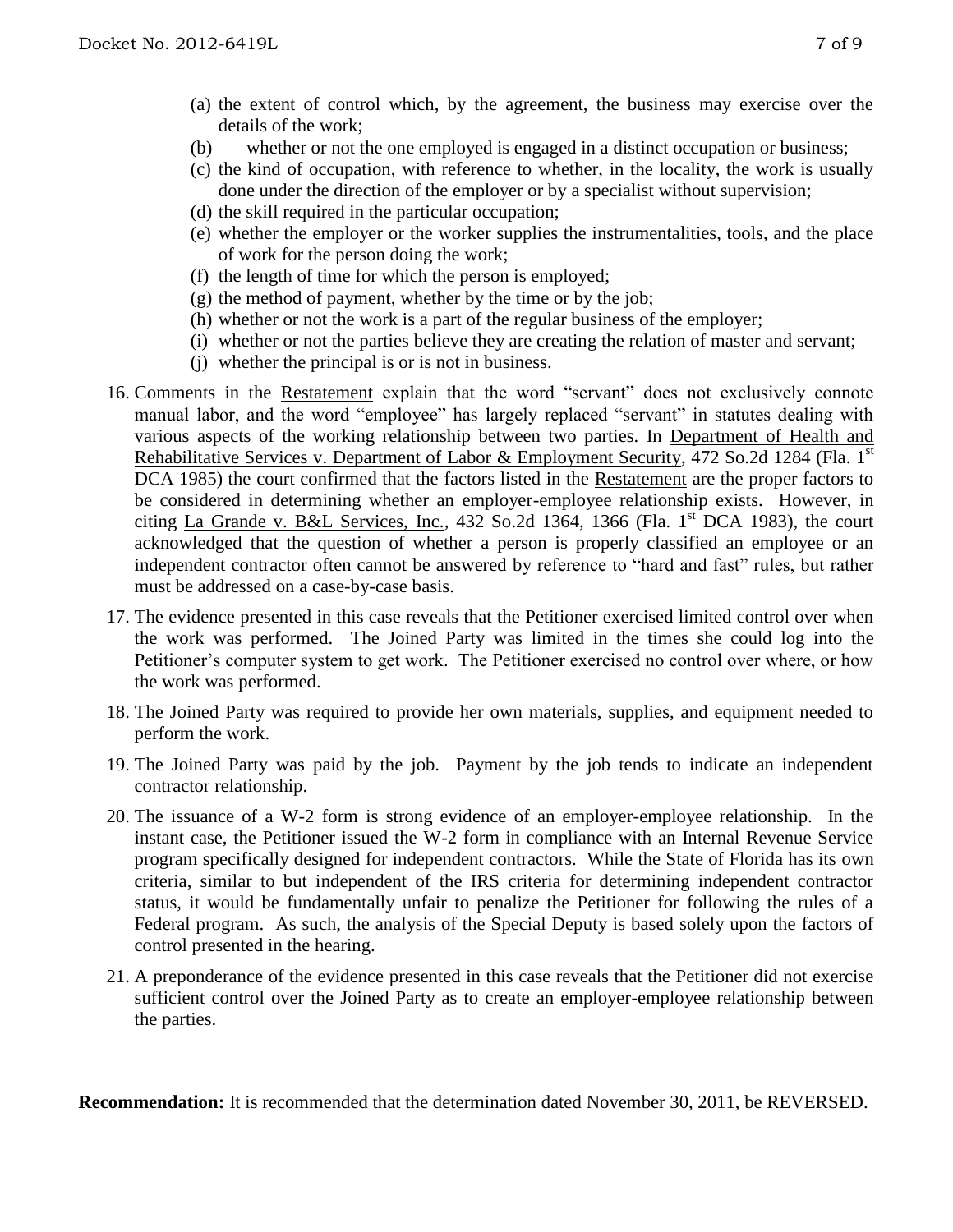Respectfully submitted on July 9, 2012.



KRIS LONKANI, Special Deputy Office of Appeals

A party aggrieved by the *Recommended Order* may file written exceptions to the Director at the address shown above within fifteen days of the mailing date of the *Recommended Order*. Any opposing party may file counter exceptions within ten days of the mailing of the original exceptions. A brief in opposition to counter exceptions may be filed within ten days of the mailing of the counter exceptions. Any party initiating such correspondence must send a copy of the correspondence to each party of record and indicate that copies were sent.

Una parte que se vea perjudicada por la *Orden Recomendada* puede registrar excepciones por escrito al Director Designado en la dirección que aparece arriba dentro de quince días a partir de la fecha del envío por correo de la *Orden Recomendada*. Cualquier contraparte puede registrar contra-excepciones dentro de los diez días a partir de la fecha de envió por correo de las excepciones originales. Un sumario en oposición a contra-excepciones puede ser registrado dentro de los diez días a partir de la fecha de envío por correo de las contra-excepciones. Cualquier parte que dé inicio a tal correspondencia debe enviarle una copia de tal correspondencia a cada parte contenida en el registro y señalar que copias fueron remitidas.

Yon pati ke *Lòd Rekòmande* a afekte ka prezante de eksklizyon alekri bay Direktè Adjwen an lan adrès ki parèt anlè a lan yon peryòd kenz jou apati de dat ke *Lòd Rekòmande* a te poste a. Nenpòt pati ki fè opozisyon ka prezante objeksyon a eksklizyon yo lan yon peryòd dis jou apati de lè ke objeksyon a eksklizyon orijinal yo te poste. Yon dosye ki prezante ann opozisyon a objeksyon a eksklizyon yo, ka prezante lan yon peryòd dis jou apati de dat ke objeksyon a eksklizyon yo te poste. Nenpòt pati ki angaje yon korespondans konsa dwe voye yon kopi kourye a bay chak pati ki enplike lan dosye a e endike ke yo te voye kopi yo.

سماسته

**SHANEDRA Y. BARNES, Special Deputy Clerk SHANEDRA Y. BARNES**, Special Deputy Clerk

**Date Mailed:**